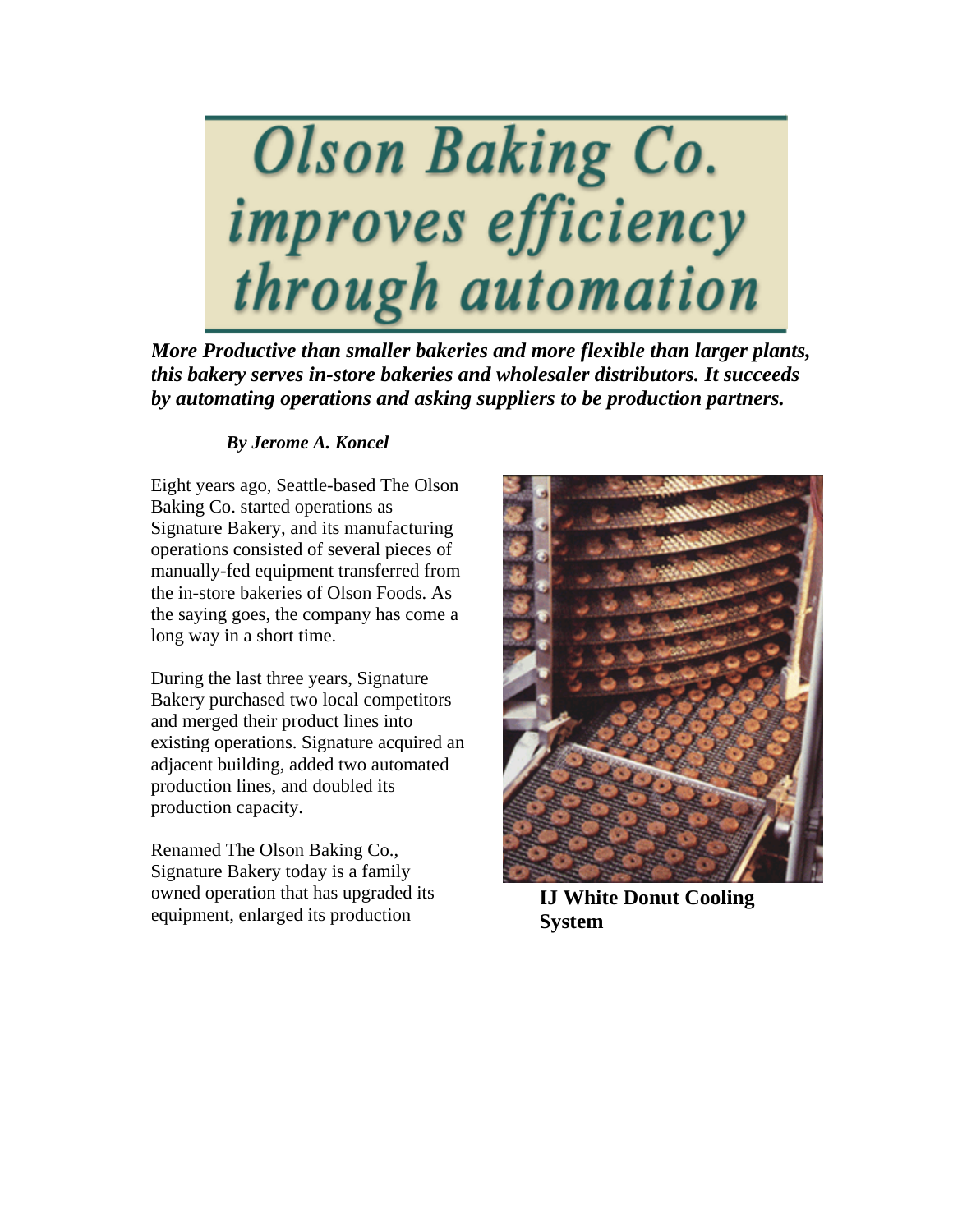capacity, and become a leader in a unique market niche in the Northwest.

As Olson Baking strives to stabilize its manufacturing operations and procedures, it faces questions about its future. Should the company develop new products or concentrate on existing ones? Expand into other geographic areas? And how should it adapt to a diverse workforce?

To the outside observer, Olson Baking appears to be taking on too many tasks at one time. But appearances are deceiving, and the company is further along the road to meeting its goals than most people would realize.

## **Guiding Lights**

Morrie Olson Sr., the founder of Olson Baking, has more than 35 years' experience in the supermarket business, but is a relative newcomer to wholesale baking. He got into wholesale production of baked goods when his 18-unit supermarket chain decided to expand in the early 1990s and centralized its bakery and deli operations.

In 1995, Olson Foods merged with Quality Food Centers, Bellevue, Wash., but the central bakery was not included in the transaction. Signature Bakery produced baked goods for the former Olson's in-store bakeries and eventually for QFC. "At the time of the merger, QFC didn't purchase goods from us, but gradually they saw advantages to it. So we started selling products to their stores," Olson says.

In late 1996, Olson evaluated Signature Bakery and decided that it was a viable, stand-alone entity. "The bakery needed to automate production and produce larger

Olson wanted his bakery to provide more value for its primary customers—in-store bakeries—by offering a broader selection of products. Bust most successful wholesale bakeries do more volume with fewer products. Which way should Olson go?

The second major issue related to the first. By producing more volume of fewer products, Olson Baking could deliver more consistent baked goods at lower costs. "If we don't get the consistency aspect correct, then we'll have a difficult time getting the price-value benefit in line," Olson says. But The Olson Baking Co. was committed to producing more SKUs instead of fewer, making consistency difficult.

Not one to shy away from these perplexing questions, Olson believes that the bakery can offer a broad range of products and do so without any drop in consistency through automation and attention to details and procedures. "I may not have known the magnitude of this challenge, and I certainly didn't know how long it would take us to get here, but I believe that we are through the most difficult times," Olson says.

Currently, Olson Baking's biggest challenge is neither automation nor consistency, but rather human resources. Building a strong management team and a motivated, efficient work force have been no easy tasks in these days of low unemployment and in a location where Boeing and Microsoft are the major employers.